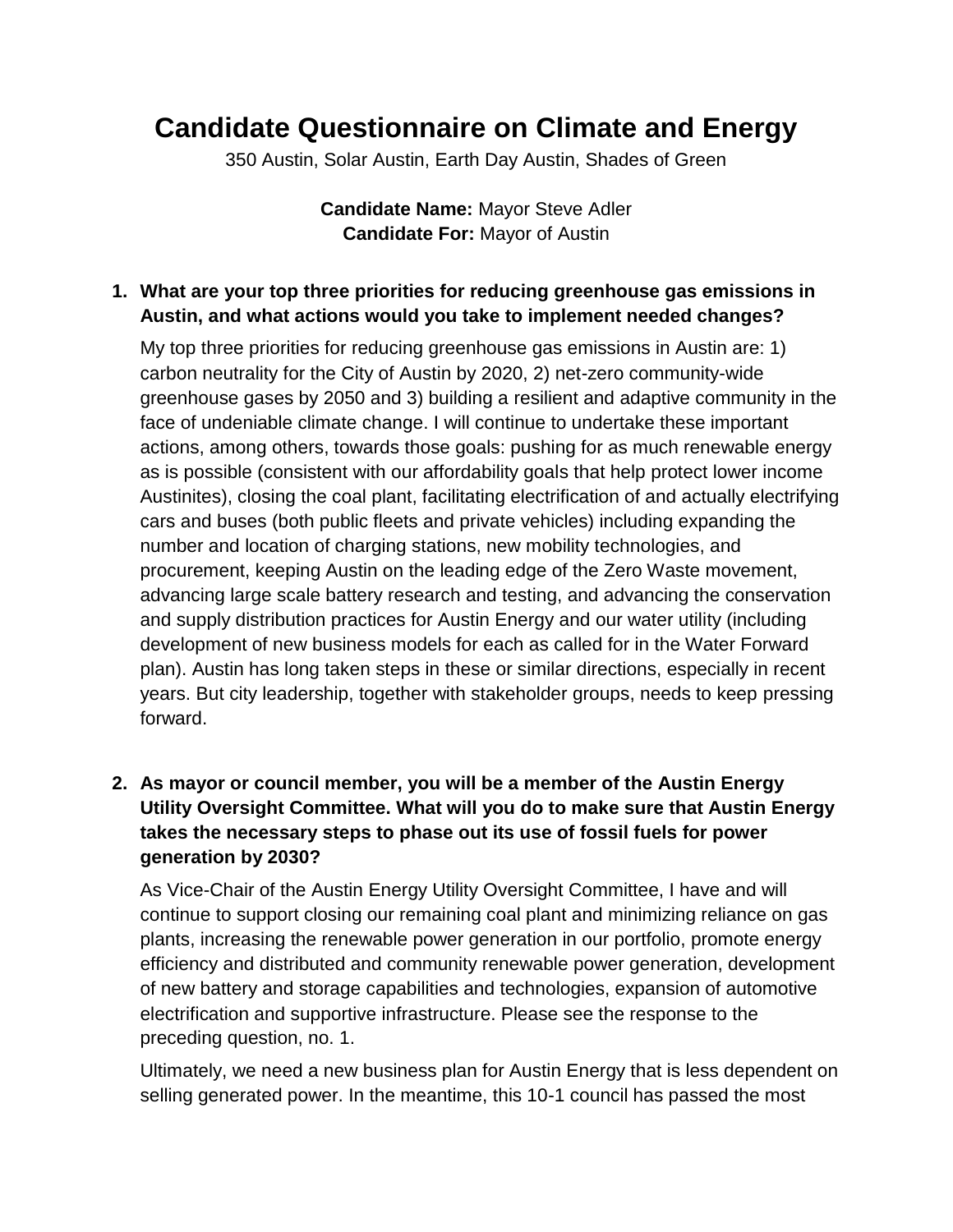cost-effective utility-scale solar contracts in the world, at the time they were passed. More than half of the city's energy will be renewable by 2020, and we have set aggressive goals to reach 65% by 2027 and to push for 75% in that same time frame.

Austin's solar advocates should be proud of their role in our progress to date. In 2016, Austin Energy had 1,000 mobile installations of rooftop solar- more than the combined total for all prior (8) years of the rebate program. In 2017, our 10-1 Council approved an update to Austin's Resource, Generation and Climate Protection Plan affirming our strong commitments, laid out above, through 2027. And later this year, the Council will have an opportunity to consider a landmark solar purchase power agreement – for 144 MWs - that would allow us to exceed our local goal of 110 MW by 2020 and meet 72% of our total local solar goal for 2025.

**3. Despite declining costs of solar, many low income residents and multi-family housing tenants are challenged to participate in Austin Energy's existing rooftop solar programs. Do you think it is important to expand access to solar by developing targeted programs and policies at Austin Energy? Please explain.**

Yes. Rooftop solar can get expensive and the upfront cost has been prohibitive for many. It is important to look at equitable access to renewable energy, in all respects, including whether and how renters and low- income families, as well as Austinites utilizing our Customer Assistance Program might participate. I have enthusiastically gone out into the community to promote targeted programs like Austin Energy's Community Solar program, which provides access to locally-generated solar energy for residential customers who wants to promote clean, local energy - that includes renters, homeowners with shaded roofs, or anyone who doesn't want to install and maintain a rooftop solar system with support for those that need financial assistance to participate. Such a policy meets both our renewable energy generation goals and our underlying goal in all things to promote equity.

**4. Local, distributed scale solar installation has produced values to the utility, community and the local economy. Do you support the expansion of utility investment programs (including rebates) for installing solar locally within the Austin Energy territory? Please explain.**

Yes, I have been consistently supportive of utility investment programs, including our rebate program. We must continue to do this in a way that appropriately calibrates rebates to maximize participation in community solar while keeping overall utility rates as affordable as possible for low income families and individuals.